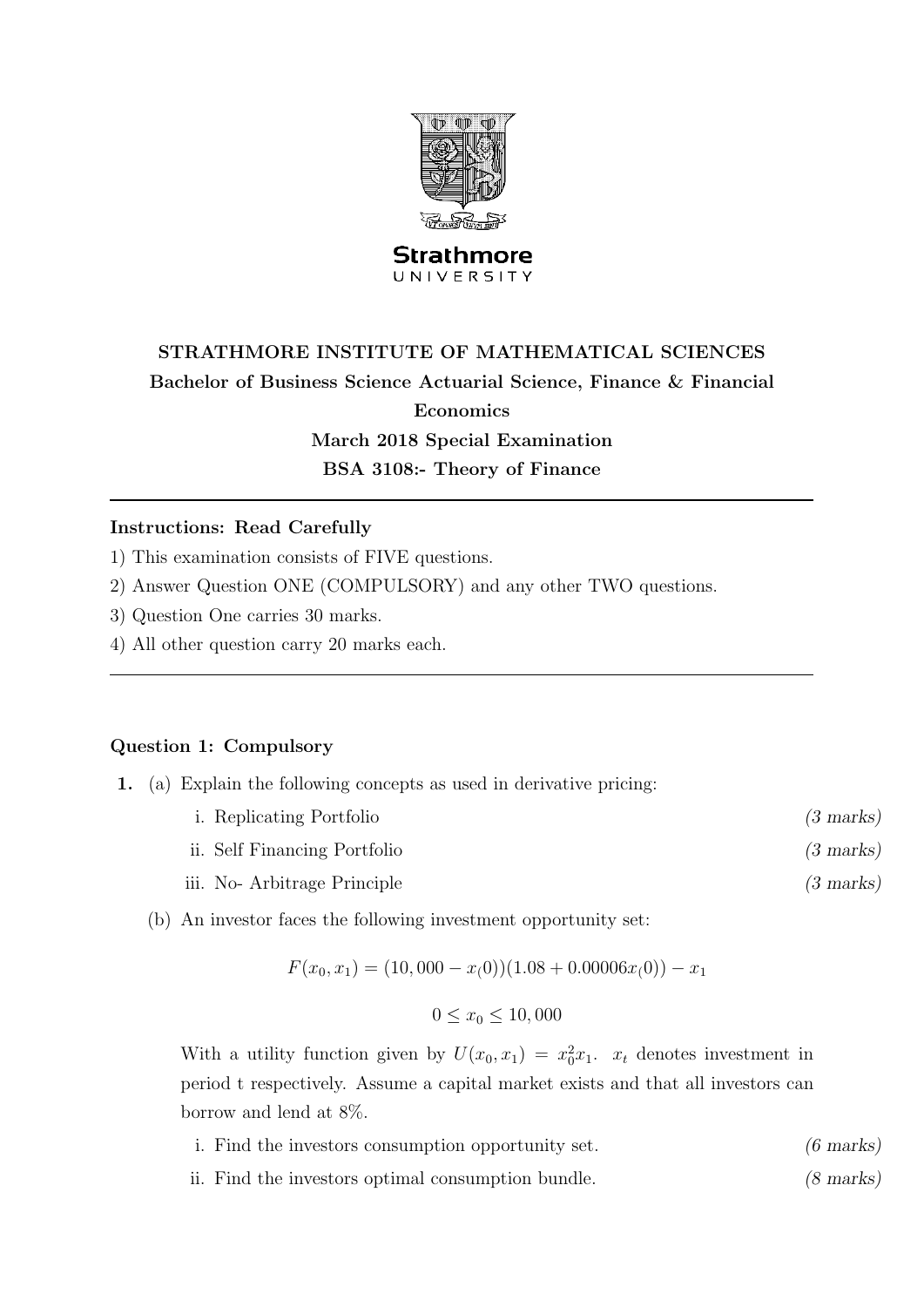(c) Suppose there are three states and three securities have the following payoff vectors in state S;  $X_S = [x_1, x_2, x_3]$  where  $X_1 = [6, 6, 2], X_2 = [3, 0, 0],$  and  $X_3 = [0, 3, 1].$ 

Assume you can buy or sell fractions of a share. Prove that this market is complete or otherwise. (3 marks)

- (d) TRUE or FALSE? Please explain your answers carefully and fully. No marks will be rewarded for a true/false-only answer.
	- i. The Capital Asset Pricing Model (CAPM) implies that all risky assets must have a positive risk premium. (2 marks)
	- ii. The value of an American call option is always equal to the value of a European call option. (2 marks)

Total for Question 1: 30 marks

### Question 2

2. (a) Derive using suitable workings the pricing relation under the Arbitrage Pricing Theory. What are the implications of this results for modelling asset prices?

(12 marks)

(b) Suppose you own a farm that, if run efficiently, can produce corn according to the following transformation formula

$$
W_1 = 400 \times I_0^{\frac{1}{2}}
$$

where  $I_0$  is the number of bushels of corn planted at date 0, and  $W_1$  is the number of bushels turned over to you at date 1, net after all payments to labor and other hired inputs. Your utility function of consumption at date 0 and consumption at date 1 is:

$$
U(C_0, C_1) = min(C_0, C_1)
$$

- i. If 50,000 bushels of corn are planted, what will be the net output of corn at date 1? (2 marks)
- ii. If you set a target for output of 100,000 bushels, what is the minimum number of bushels that must be planted (2 marks)
- iii. Suppose capital markets do not exist, and you can neither borrow, lend, nor store any corn at the beginning of date 0. If you have 22,500 bushels of corn at date 0, what will your production plan be? Your consumption plan? What will be the average rate of return on investment of corn? (4 marks)

(12 marks)

Total for Question 2: 20 marks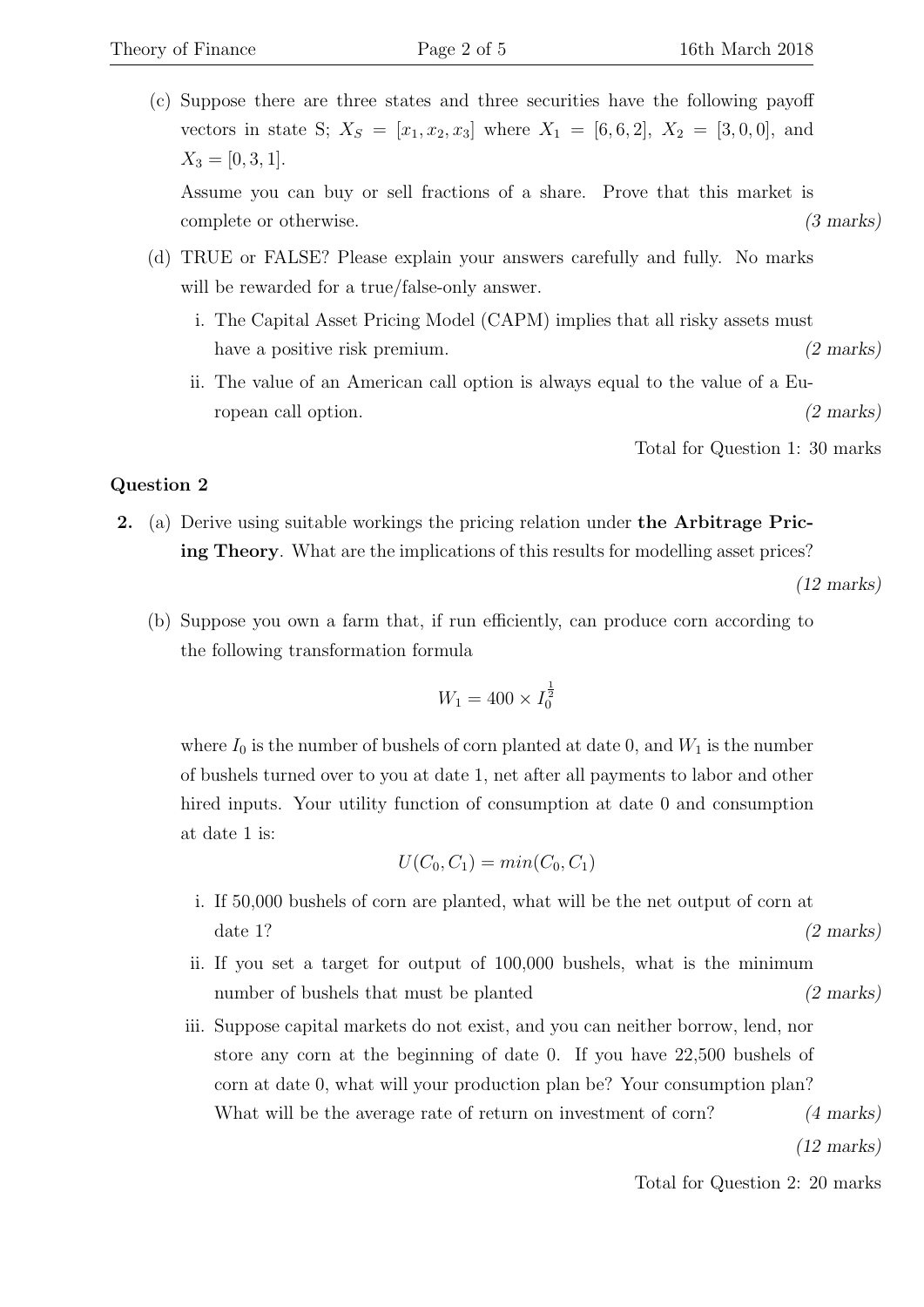# Question 3

- 3. (a) Three models namely Mean Variance Optimization, Capital Asset Pricing Model and the Arbitrage Pricing Model have underpinned asset pricing models and the theory of finance. Briefly discuss why if any of the three models works, then it implies the applicability or otherwise of the other two in an economy. (10 marks)
	- (b) John and Mary are two investors with the same utility function i.e  $U(\cdot) \Rightarrow$  $U_{John}(\cdot) = U_{Mary}(\cdot)$  but different levels of intial wealth. Will John and Mary be characterised by identical risk aversion? Justify using suitable workings.

(5 marks)

| I we assets have the following distribution of returns. |                                                                      |    |    |  |
|---------------------------------------------------------|----------------------------------------------------------------------|----|----|--|
|                                                         | Return $(1)$ $(\%)$ Probability $(1)$ Return $(2)$ Probability $(2)$ |    |    |  |
| $-1$                                                    | 8.33                                                                 |    | 50 |  |
|                                                         | 91.67                                                                | 20 | 50 |  |

(c) Two assets have the following distribution of returns:

i. Calculate the following for each asset. Where necessary assume a benchmark return of 0%

| $\alpha$ ) Variance                                                             | $(1 \text{ mark})$ |
|---------------------------------------------------------------------------------|--------------------|
| $\beta$ ) Semi-variance                                                         | $(1 \text{ mark})$ |
| $\gamma$ ) Shortfall probability                                                | $(1 \text{ mark})$ |
| ii. Which asset would an investor with a quadratic utility function choose. Ex- |                    |

plain. (2 marks)

Total for Question 3: 20 marks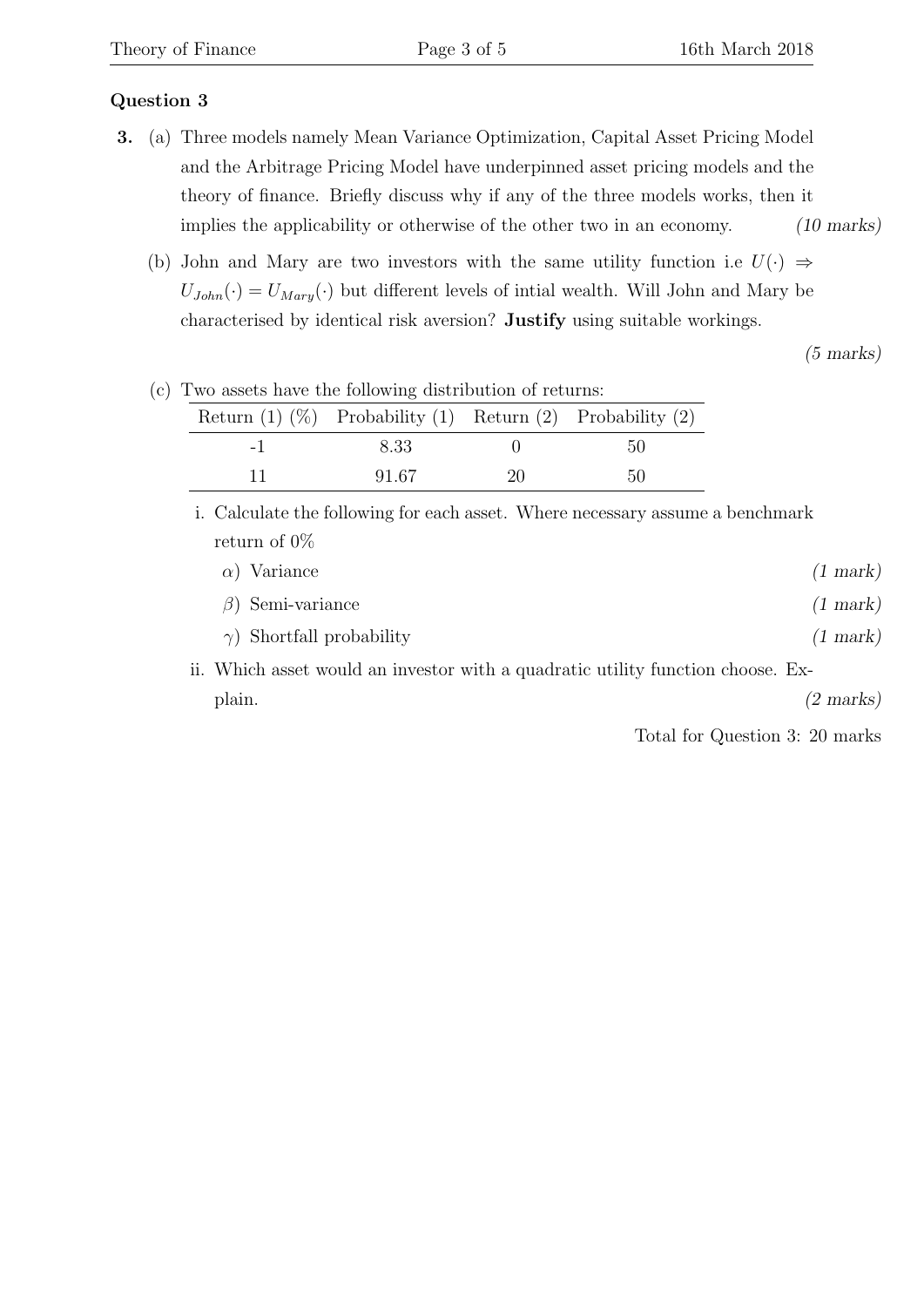## Question 4

- 4. (a) Differentiate the Grossman-Stiglitz paradox from the Cornell-Roll conclusions. Carefully highlight the implications of each model for Market Efficiency. (10 marks)
	- (b) Consider a mean-variance portfolio model with two securities  $X$  and  $Y$  where the expected return and variance of return of return for Y are four times the corresponding values for  $X$ . Suppose the two assets returns are negatively correlated with a correlation  $\rho$ .
		- i. Determine the values of  $\rho$  which allow the possibility of constructing a zerorisk portfolio, by calculating the variance of the return on a portfolio with weights  $w_X$  and  $W_Y$  invested in the two assets. (4 marks)
		- ii. Calculate the portfolio weights that lead to the most efficient zero-risk portfolio. (3 marks)
		- iii. Calculate the expected return on the portfolio in part (ii) in terms of the expected return on X. (3 marks)

Total for Question 4: 20 marks

## Question 5

5. (a) In their famous "Financial Modelers Manifesto" of 2009 Emanuel Derman and Paul Wilmott made the following comments about financial modeling:

"Models are at bottom tools for approximate thinking; they serve to transform your intuition about the future into a price for a security today. Our experience in the financial arena has taught us to be very humble in applying mathematics to markets, and to be extremely wary of ambitious theories, which are in the end trying to model human behavior. We like simplicity, but we like to remember that it is our models that are simple, not the world. We do need models and mathematics you cannot think about finance and economics without them but one must never forget that models are not the world. Whenever we make a model of something involving human beings, we are trying to force the ugly stepsister's foot into Cinderella's pretty glass slipper. It doesn't fit without cutting off some essential parts. And in cutting off parts for the sake of beauty and precision, models inevitably mask the true risk rather than exposing it. The most important question about any financial model is how wrong it is likely to be, and how useful it is despite its assumptions. You must start with models and then overlay them with common sense and experience"

Using the Expected Utility Hypothesis as an example critically discuss the foregoing comments. Be careful to define all the assumptions and notations used.

(8 marks)